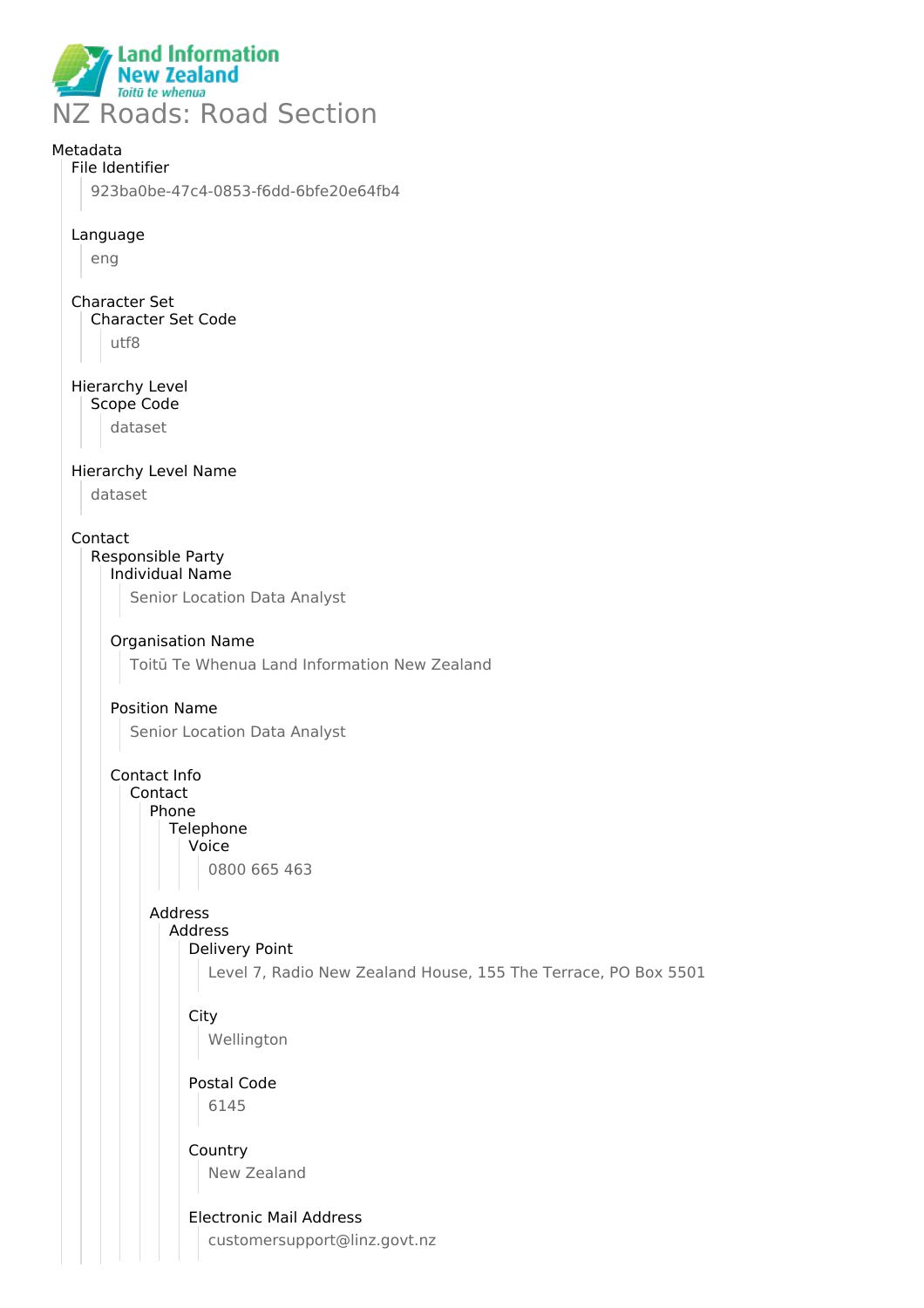Role Role Code pointOfContact

# Date Stamp

Date

2015-12-09

### Metadata Standard Name

ANZLIC Metadata Profile: An Australian/New Zealand Profile of AS/NZS ISO 19115:2005, Geographic information - Metadata

#### Metadata Standard Version

1.1

#### Identification Info Data Identification

Citation

Citation

Title NZ Roads: Road Section

Date

Date

Date

# Abstract

\*\*Please read:\*\* This is the Road Section table, which is part of the [set of NZ Roads tables] (https://data.linz.govt.nz/set/88). The Road Section table holds an identifier to group related geometries along a road. The data model allows for multiple geometries for a single road section. Road sections are broken at changes in the road network, e.g. intersections, changes in road name and road construction, and at locations where address ranges reset. The NZ Roads dataset includes eight data tables and eleven lookup tables. The dataset has been sourced from LINZ's NZ Roads database, a database for the management of national roads, including those managed for addressing purposes. This set of normalised tables replaces the Landonline: Road Centre Line layer and the Landonline: Road Name and Landonline: Road Name Association tables currently published on LDS. These centrelines are required to indicate the presence of an authoritative road name. Named centrelines are not intended to represent the exact location of a road formation. Named centrelines do not indicate the presence of legal access. For a simplified version of the data contained within these tables see [NZ Roads (Addressing)]

(https://data.linz.govt.nz/layer/3382), which aggregates geometries based on road name, and [NZ Roads Subsections (Addressing)](https://data.linz.govt.nz/layer/3383), which holds the individual geometries. Please refer to the [NZ Roads Data Dictionary]

(https://data.linz.govt.nz/document/1628) for detailed metadata and information about this layer.

# Purpose

This table is part of a set of related data tables and associated look-up tables and provides more complex road information designed for advanced applications.

**Status** Progress Code onGoing

Point Of Contact Responsible Party Organisation Name

Toitū Te Whenua Land Information New Zealand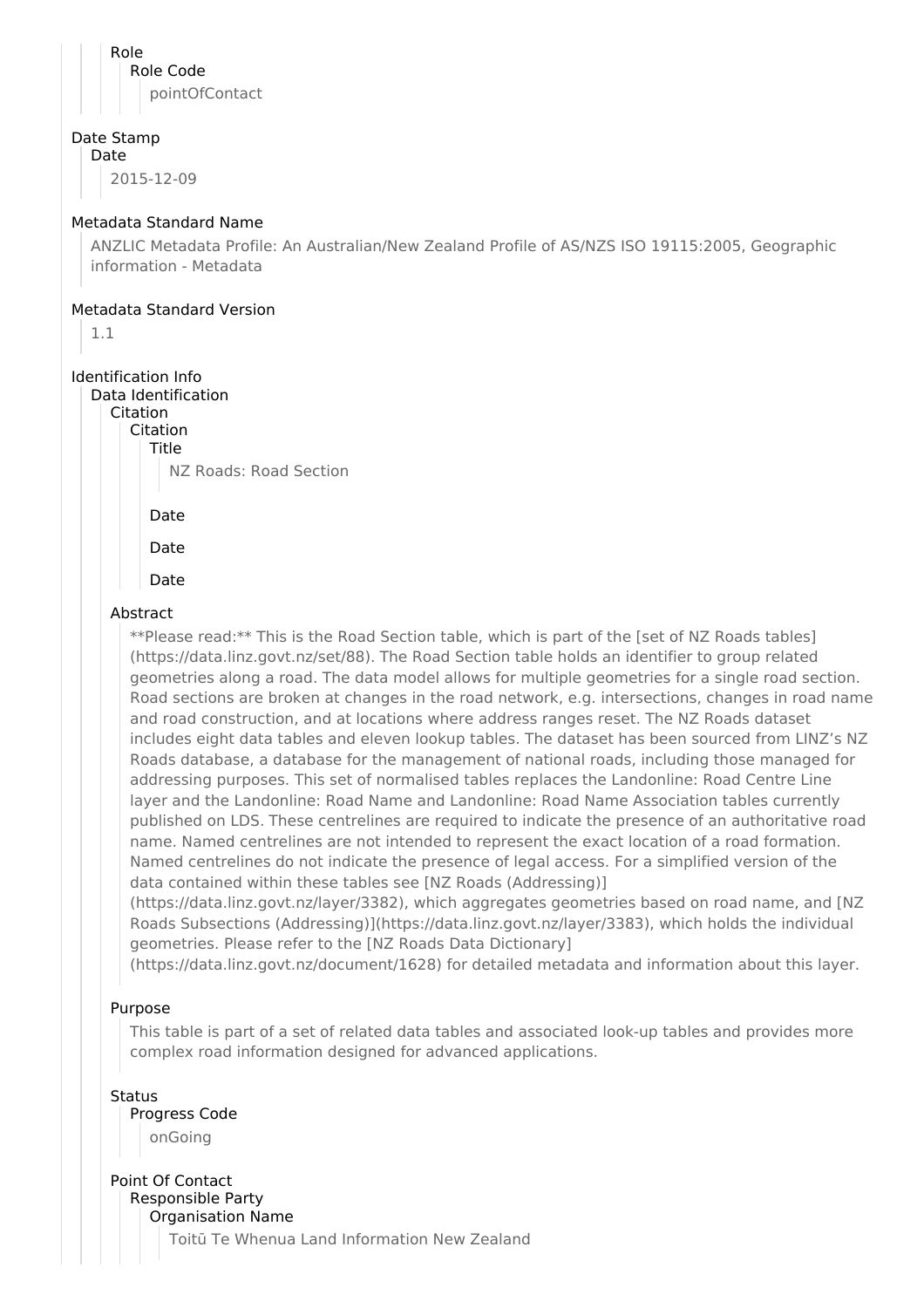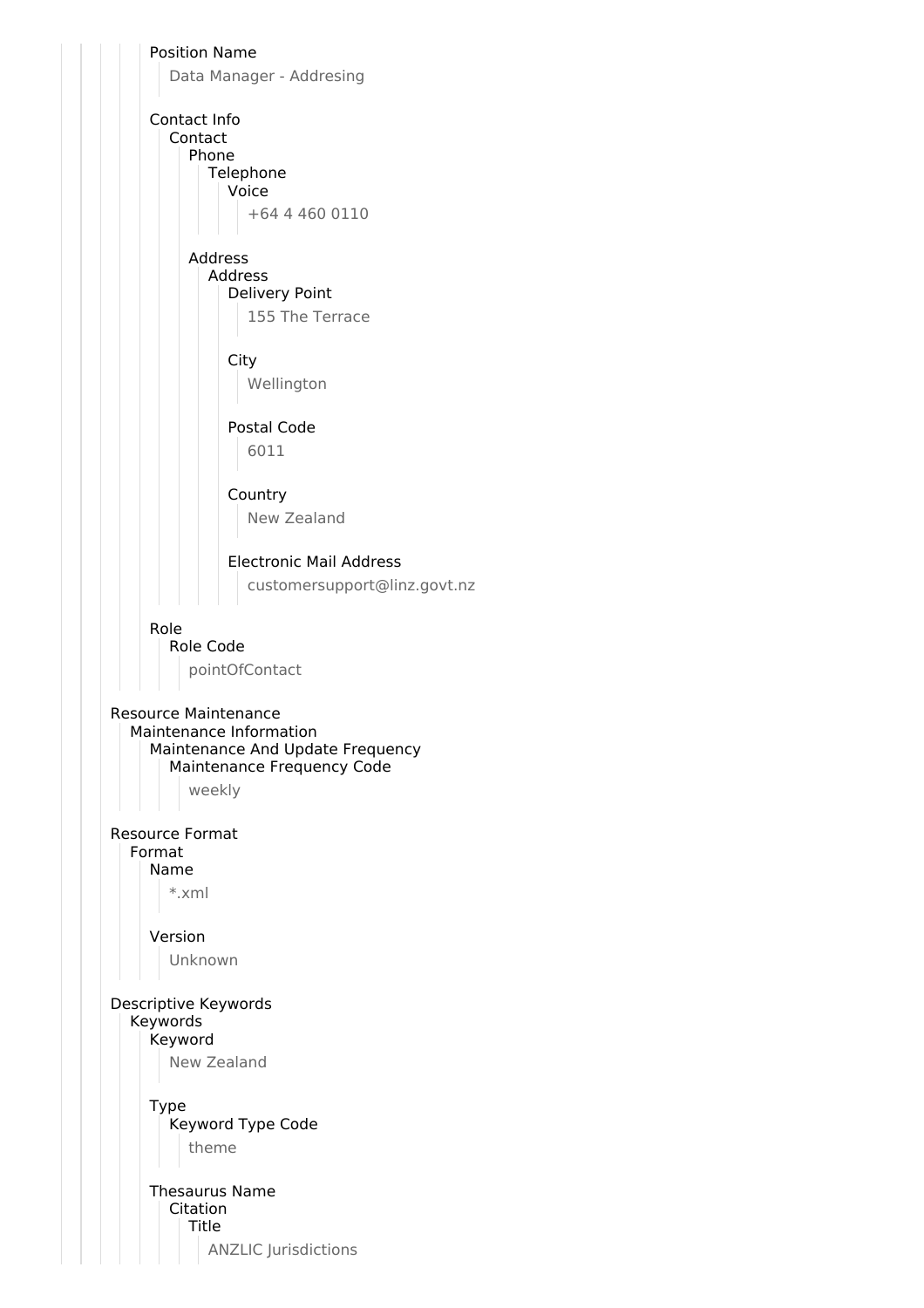

Use Constraints Restriction Code license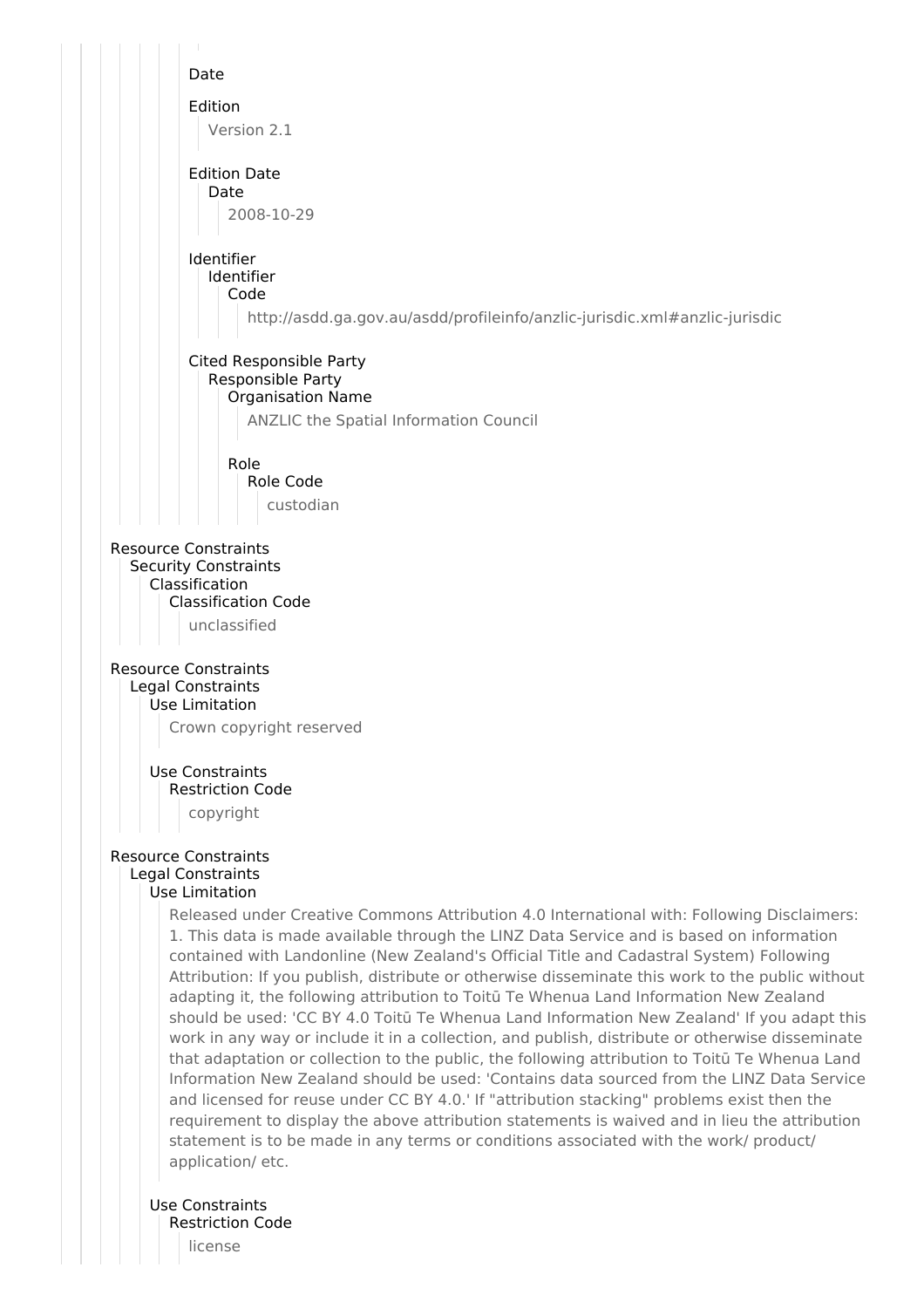